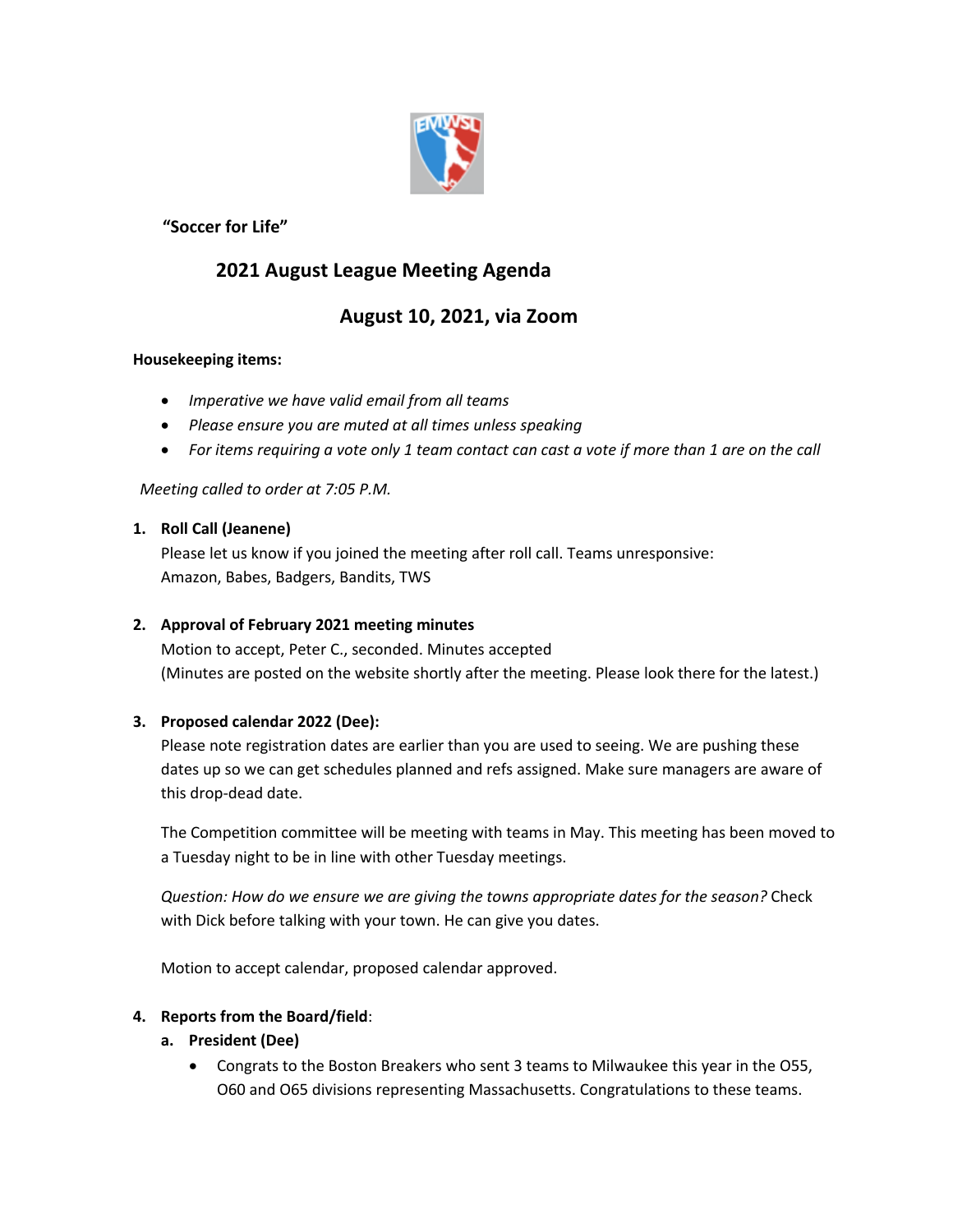- Congrats to the teams that have played Summer finals already:
	- D1 Dynamis who played Azzuri and won on pk's
	- D3 Amigas beat Reading
	- Tomorrow night finals:
	- D2 GB Kickbacks are playing Classis Crush
	- D3S Bandits and Soccer Sistas
- Congrats to D1 Sidekicks at the USASA Open Cup in June (Pennsylvania) crowned the open cup champions. They will be playing this month in finals in Michigan
- Fields- please continue to ensure home field are in good shape. Fields need to be lined; corners marked. Teams need to arrive in timely fashion to check fields before checking in for the game.
- Playing games- spring and fall have a built-in make-up game but it's a tight window and we need to make sure everyone gets their games played. Weather is getting worse over the seasons. Every effort needs to be made to play the game. Make the call at the field.
- Pandemic- this is still hard on everyone and we're unfortunately not done yet. Variants are taking hold. We have been impacted in our schedules with individuals testing positive. It's important that if a player tests positive, they tell their manager and informs dee and the league so we can do appropriate contact tracing. Be safe, if you're experiencing symptoms, get tested. Take precautions.

Thank you to the league for putting together COVID procedures. This made it easier dealing with towns when securing fields.

# **b. Vice President (Liz)**

We had an awesome game this weekend with Boston Dream. This is a new team/club/organization for graduating college players meant for soccer continuation as well as a volunteer opportunity, community engagement, coaching, etc. This is a great organization. Sidekicks and Dream played. It was a good game and a good fan base. Thanks to Anna for working behind the scenes to get this secured. We'd like to make this an annual event going forward.

#### **c. Secretary (Tricia)**

Please look for the latest minutes posted on the website. Let Tricia know if you changed your info on the website so its captured on the d-list.

# **d. Treasurer Report/financial Update (Jim)**

Half page summary of cash balance. Full report in February. No questions on report. Thank you to all summer teams for paying on time.

#### **e. Field Committee**

Reminder to let board know to review new fields for approval before playing. Jim can review next day. Get us your new field asap.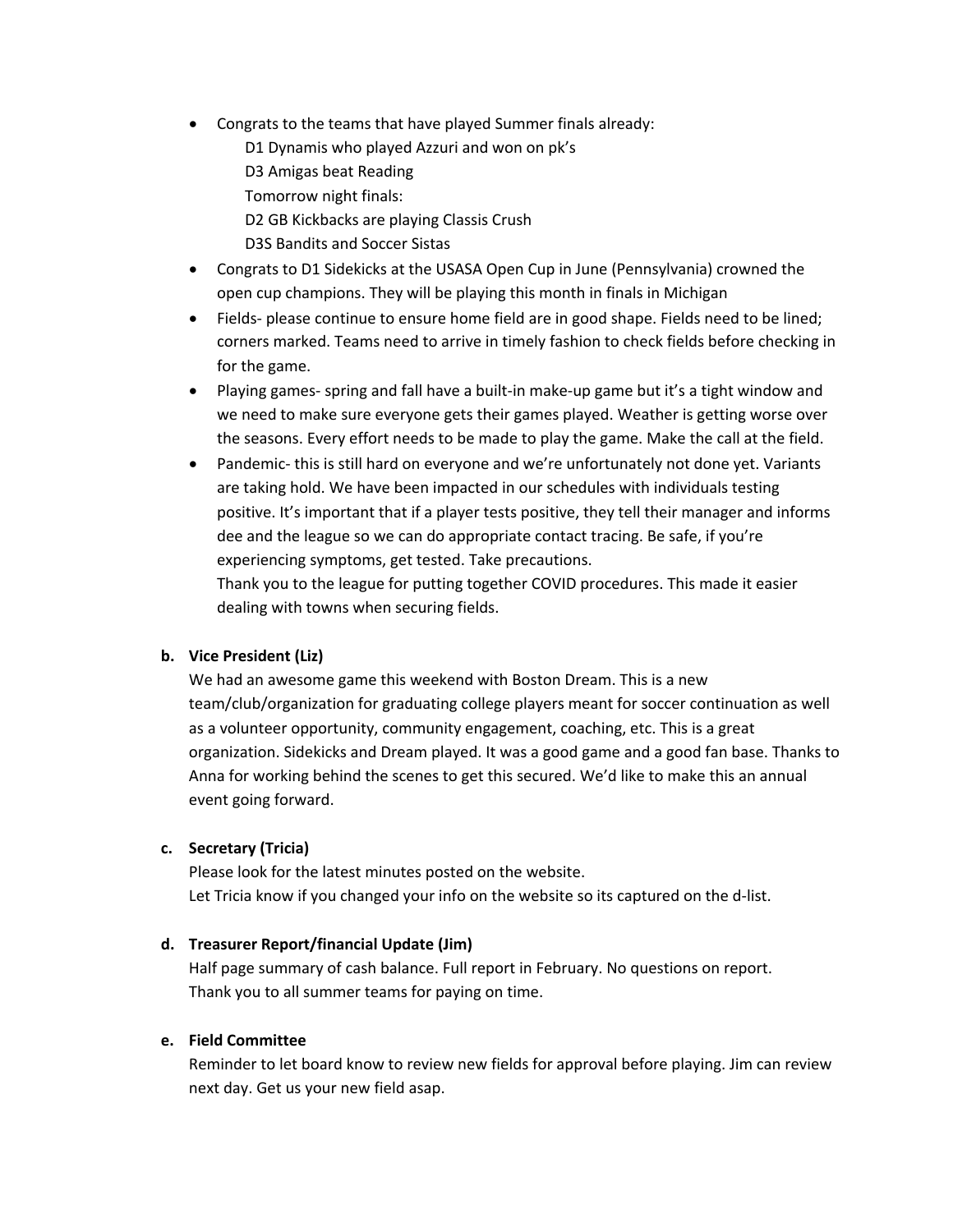#### **f. New Player Coordinator/Game Scheduler**

New players- let Dick know if you've picked up a player. 3 new schedules available online, emwsl.org. No byes! We need your home field/time by Friday.

Schedules are currently posted on the main EMWSL web page. They will be moved under the season schedules once times and fields from all teams are updated.

## **g. USASA and Mass Soccer Update**

We sent Sidekicks to regionals.

Next year there will be an Open Cup in late April or early May, \$225 for registration. We are encouraging all teams to participate.

We will be sending women's teams to the regionals again.

## **h. Outreach Director/social media**

Anna and Liz are doing great job with social media and getting promotional games played. We live streamed the D1 game on Twitter.

Get in touch with Liz and Anna if you'd like to help with social media- and ask players on your team to help!

# **i. Division 1 (Peter)**

Nice work to the D1 teams.

We dealt with a lot of terrible weather this Summer.

The All-Star game was great, thanks to all involved. It was a great game, and the level of play was amazing. Terrific- we need to keep this going.

# **j. Division 2 (Patti)**

D2 finals will be played at Carter Playground in Boston tomorrow if anyone would like to attend and cheer the teams on.

#### **k. Division 3 (Jeanene)**

South finals are tomorrow night at Gonzalez in Dedham if anyone wants to attend. There has been discussion with D3 teams that might be interested in a Summer division without playoffs. We also talked about playing one night a week. These are just suggestions, but we'd like to continue the discussion and see if teams are interested. It was a tough year with COVID. Everyone is coming back, but with injuries. We are anxious to get back to normal. We appreciate everyone's time and effort.